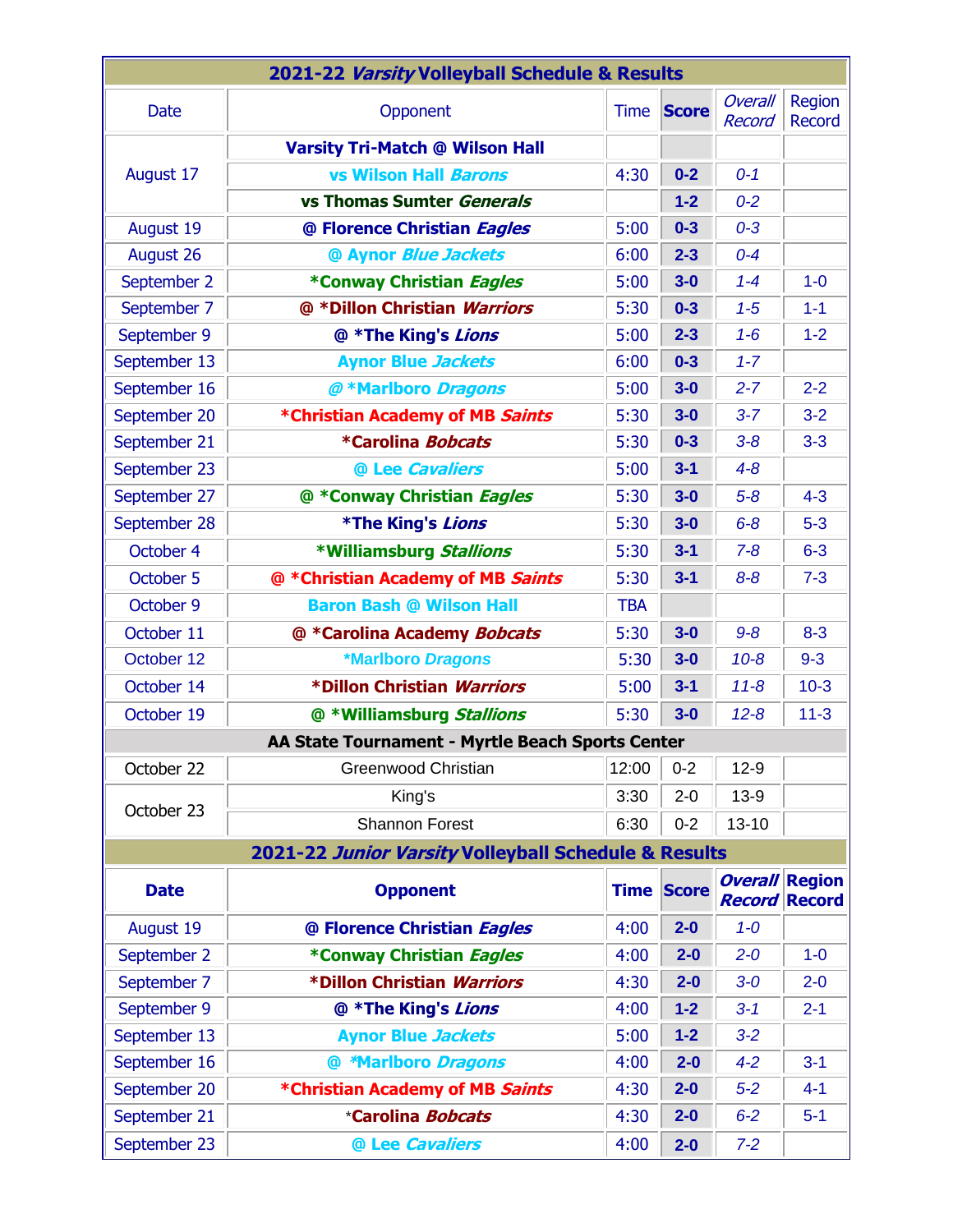| September 27                         | @ *Conway Christian <i>Eagles</i> | 4:30 | $2 - 0$ | $8 - 2$  | $6 - 1$  |
|--------------------------------------|-----------------------------------|------|---------|----------|----------|
| September 28                         | *The King's Lions                 | 4:30 | $2 - 0$ | $9 - 2$  | $7 - 1$  |
| October 4                            | *Williamsburg Stallions           | 4:30 | $2 - 0$ | $10 - 2$ | $8 - 1$  |
| October 5                            | @ *Christian Academy of MB Saints | 4:30 | $2 - 0$ | $11 - 2$ | $9 - 1$  |
| October 11                           | @ *Carolina Academy Bobcats       | 4:30 | $1 - 2$ | $11 - 3$ | $9 - 2$  |
| October 12                           | <b>*Marlboro Dragons</b>          | 4:30 | $2 - 0$ | $12 - 3$ | $10-2$   |
| October 14                           | *Dillon Christian <i>Warriors</i> | 4:00 | $2 - 0$ | $13 - 3$ | $11 - 2$ |
| October 19                           | @ *Williamsburg Stallions         | 4:30 | $2 - 0$ | $14 - 3$ | $12 - 2$ |
| * - denotes SCISA Region III-AA game |                                   |      |         |          |          |

## 2021 PDA Varsity Volleyball Roster

| <b>Senior</b> | <b>Allie Briley</b>     | MB/RS |           |
|---------------|-------------------------|-------|-----------|
| <b>Senior</b> | <b>Abigail Cooper</b>   |       | DS        |
| <b>Senior</b> | <b>Hadleigh Herndon</b> |       | <b>MB</b> |
| <b>Senior</b> | <b>Gracyn Hyatt</b>     |       | DS/RS     |
| <b>Senior</b> | Leah Johnson            |       | S/RS      |
| Senior        | <b>Ashley Martin</b>    |       | MB        |
| Junior        | <b>Ava Fowler</b>       |       | S         |
| Junior        | Victoria Heckman        |       | <b>MB</b> |
| Junior        | <b>Emma Kirkley</b>     |       | DS        |
| Junior        | Abby Johnson            |       | OН        |
| Junior        | <b>Jordan Perritt</b>   |       | DS/OH     |
| Freshman      | Rebecca Hammond         |       | он        |

Head Coach: Lorie Ann Rogers **Asst Coach: Heather Wilks**